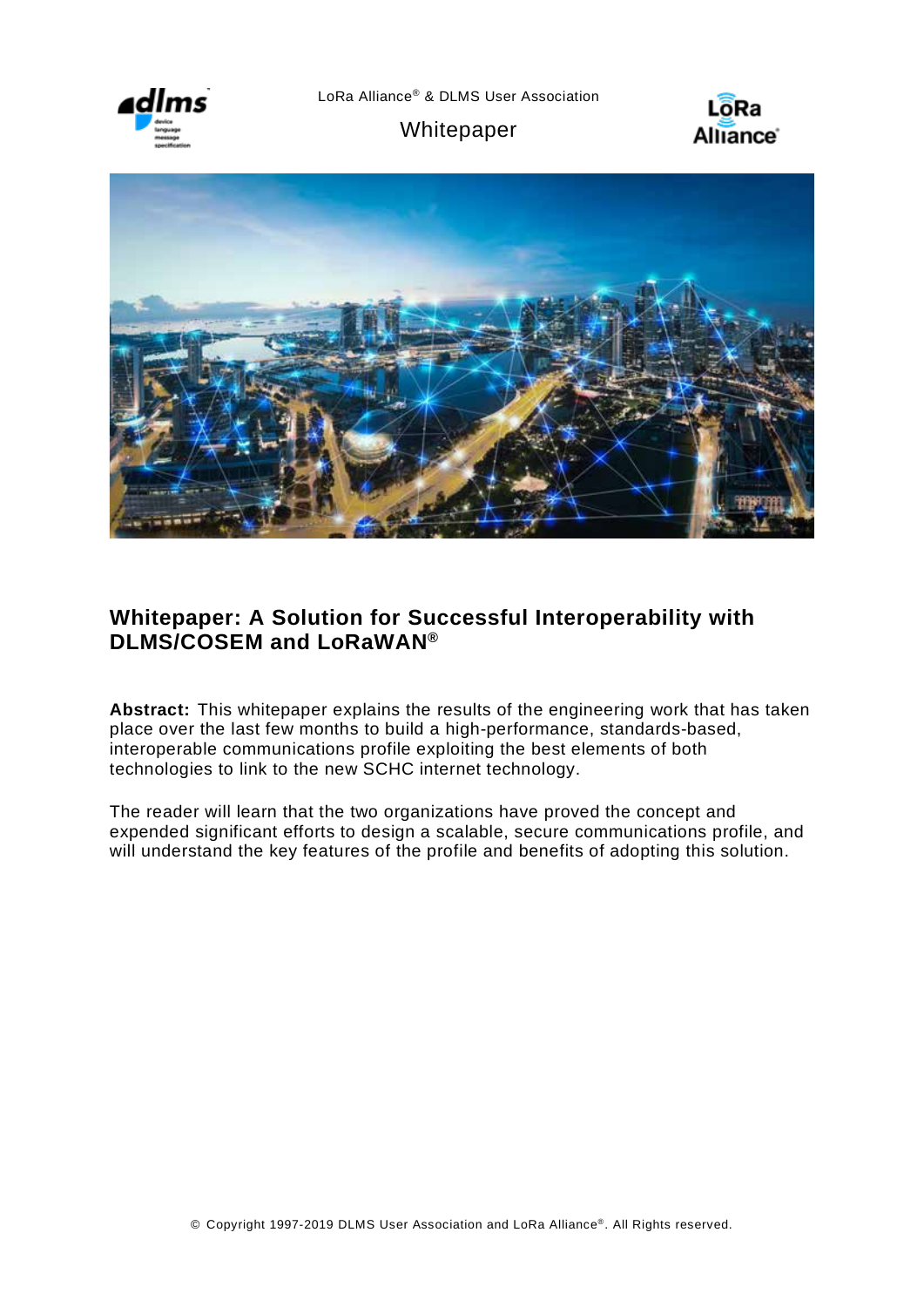

Whitepaper



## <span id="page-1-0"></span>**Executive Summary**

This whitepaper provides the reader with information about technology being developed that aims to solving significant challenges related to addressing new applications, security, scalability, and efficiency faced by utilities and other organizations rolling out large scale IoT applications making use of DLMS application with LoRaWAN® networks.

The combination of DLMS application model and IP capable messaging with LoRaWAN transport, leveraging on the upcoming SCHC Static Context Header Compression technology delivers an interoperable, secure and scalable solution for data exchange with utility meters and other IoT devices.

The paper describes the application and use cases targeted, the process of developing the new technology and it outlines the DLMS LoRaWAN profile being developed with a view of international standardization.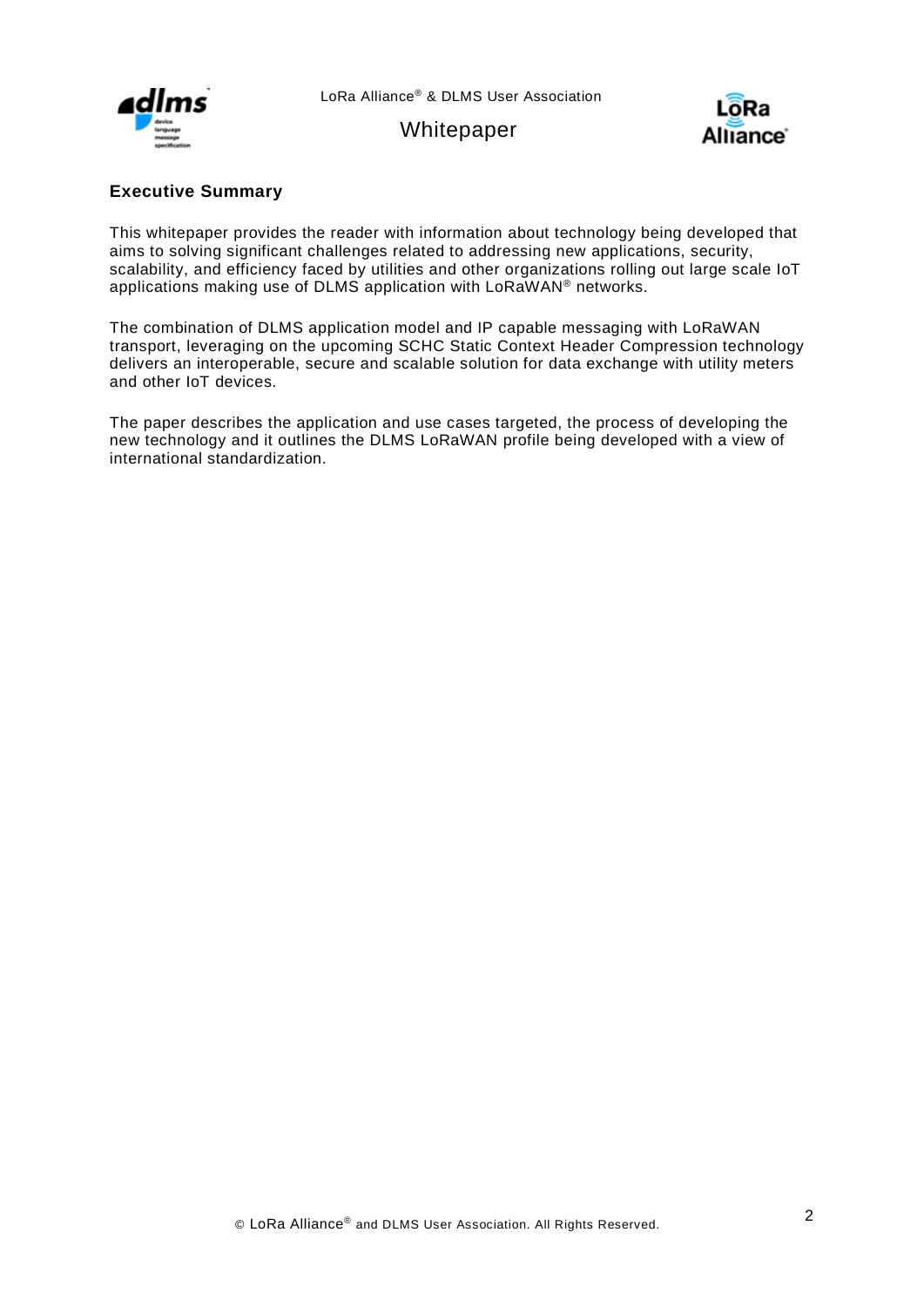

Whitepaper



## **Table of Contents**

| Introduction: Utilities and cities are facing challenges that new communication |
|---------------------------------------------------------------------------------|
|                                                                                 |
|                                                                                 |
|                                                                                 |
|                                                                                 |
|                                                                                 |
|                                                                                 |
|                                                                                 |
|                                                                                 |
|                                                                                 |
|                                                                                 |
|                                                                                 |
|                                                                                 |
|                                                                                 |
|                                                                                 |
|                                                                                 |
|                                                                                 |
|                                                                                 |
|                                                                                 |
|                                                                                 |
|                                                                                 |
|                                                                                 |
|                                                                                 |
|                                                                                 |
|                                                                                 |
|                                                                                 |

## <span id="page-2-0"></span>**Preamble. How to get the best out of this document.**

This whitepaper contains information about the background and process to develop this technology in the earlier pages. Page 9 and onward contain an outline description of the communications profile. Pages 16 and onwards contain reference information.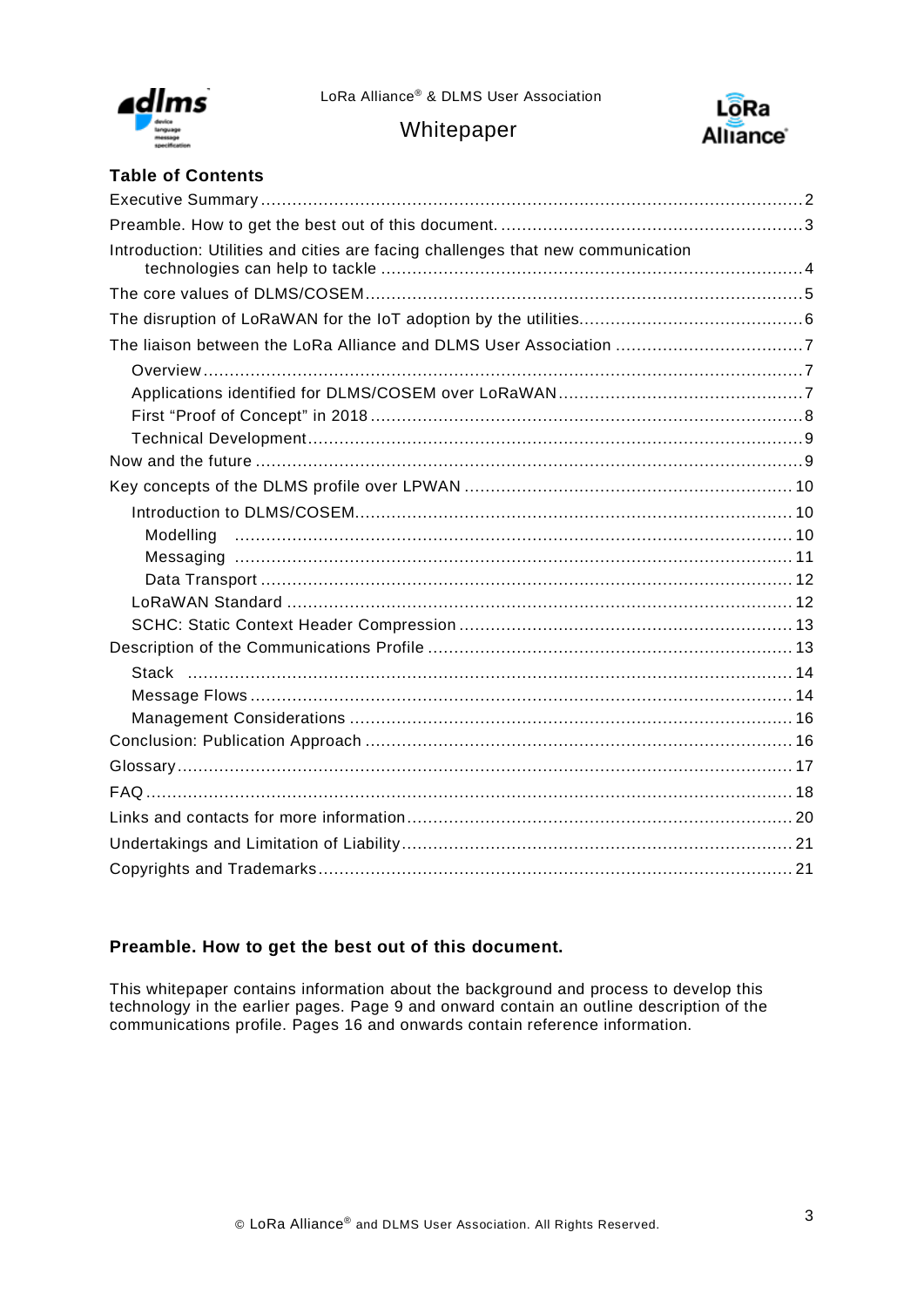

Alliance<sup>®</sup>

**Whitepaper** 

### <span id="page-3-0"></span>**Introduction: Utilities and cities are facing challenges that new communication technologies can help to tackle**

With the global population growing at a rate of approximately 80 million people a year, by 2030 it is estimated that the world will need 30% more water, 50% more energy and 50% more food compared to 2019. The utilities responsible for the supply of water and energy are faced with the direct challenges of the population growth, the increased demand of industry due to the socio-economic development, and the changing consumption patterns. As reported by United Nations Organization 68% of the world population will live in cities by 2050, which is stressing even more the need of sustainable solution to augment supply with existing infrastructure and resources in urban areas. Energy and water supply management have become then a direct challenge for the cities.



The European Council agreed in 2014 on the 2030 climate and energy framework for the EU and endorsed several important targets including ambition for:

- A 40% cut in greenhouse gas emissions compared to 1990 levels
- At least a 32% share of renewable energy consumption, with an upward revision clause for 2023
- Indicative target for an improvement in energy efficiency at EU level of at least 32.5%, following on from the existing 20% target for 2020
- Support the completion of the internal energy market by achieving the existing electricity interconnection target of 10% by 2020, with a view to reaching 15% by 2030.

In this global context, the pressure from public policies and regulators are pushing utilities for changes that translate into efforts for a greater overall efficiency. All utility industries are in the midst of a great transformation with existing infrastructure to introduce more and better integration with more of the renewable energies.

Many examples are proving the benefits of new technologies adopted by utilities for optimizing consumption and efficiency. As reported in various examples, the smart metering for energy and water are helping utilities to improve the overall efficiency.

Smart metering is a good illustration of how the utilities are benefiting from the internet and communication technologies (ICT) to tackle these global challenges. In the past decade, with progress of electronics and the spread of internet-based applications, utilities have digitized their infrastructure and transformed their business models.

The electric utility industry has been first to adopt smart metering early in the 1990s and driven by public incentives such as: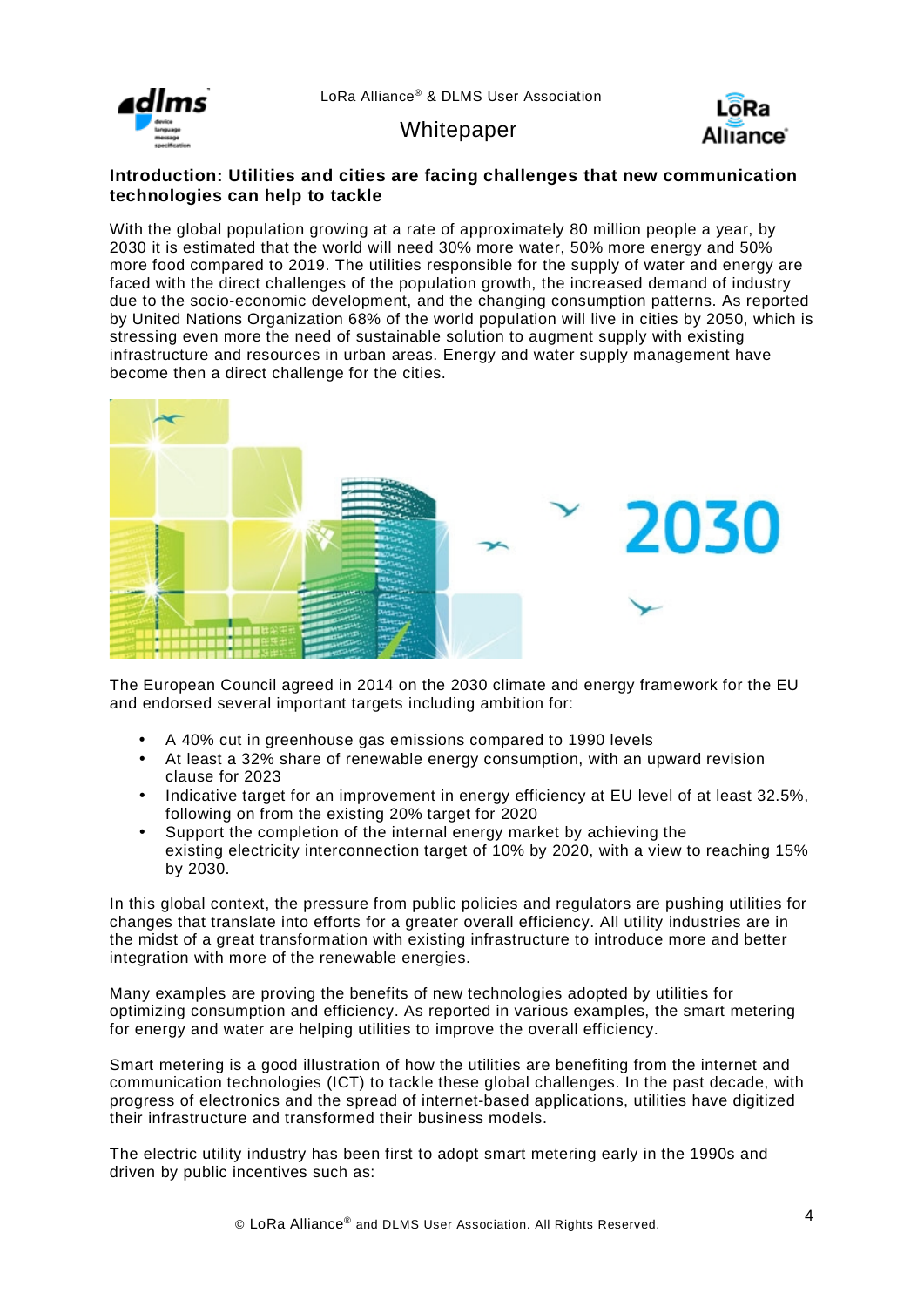





- North America The American Recovery and Reinvestment Act (ARRA) passed in 2009 injected billions of dollars into the metering market. Whilst the program has ended the market momentum remained and much of the original communicating installed base is now entering a replacement phase
- Europe The Third Energy Package in the EU required member states to assess the cost and benefits for smart metering. Many European countries therefore have started roll out plans peaking around the early 2020s
- India The Indian Government' Ministry of Power has announced an initiative to introduce smart prepayment metering built around the IEC standards in a three year program with planned completion in 2022
- Chinese manufacturers have delivered many millions of meters both within China and around the rest of the world
- Asia Many countries have sustained long standing rollouts like the recent roll outs announced in Japan

The efforts of utilities continue in parallel with the rolling outs of the smart meters and new applications to digitize further their grid infrastructure and unleash more benefits of new technologies.

## <span id="page-4-0"></span>**The core values of DLMS/COSEM**

There are a number of aspects that are critical for successful large-scale rollouts of systems, like smart metering systems that contain a large number of end-devices:

- **Interoperability:** Multi-sourcing is important to keep purchasing costs down. Ease of system integration is important to keep the time and the costs of deploying the system under control. These aspects call for a solution that provides standards-based interoperability. On the other hand, the standard shall allow freedom to accommodate project-specific requirements
- **Long-term stability:** As a large smart metering system is rolled out over several years and kept in operation for many (15-20) years, long term stability of the underlying technologies is crucial
- **Separation of application and transport technologies:** Whereas the requirements for the functions and the use cases that the system has to fulfil are relatively stable over time, the communication technologies used to carry the messages change rapidly. For this reason, the application shall be media agnostic so that it can be used over any transport technologies emerging
- **Application level, end-to-end security:** Messages between the end devices / meters may need to be transported to the applications of utilities, energy service providers and similar organizations through a number of devices and the communication links between them. Therefore, the solution has to provide application level, end-to-end security that provides confidentiality, authenticity, and proof of origin between the end points
- **Efficiency:** Due to the large number of devices, the need for a large amount of data, and in order to reduce power consumption especially of battery-operated devices, the solution has to be highly efficient minimizing the number of bytes transferred and the number of round trips;
- **Remote maintenance:** During the lifetime of the system the firmware in the devices may need to be updated for various reasons e.g. to add functionality or to correct any bugs. Therefore, the solution shall provide standardized and secure firmware upgrade mechanisms — taking also into account legal metrology requirements — to update the firmware of a large number of devices in an efficient and secure manner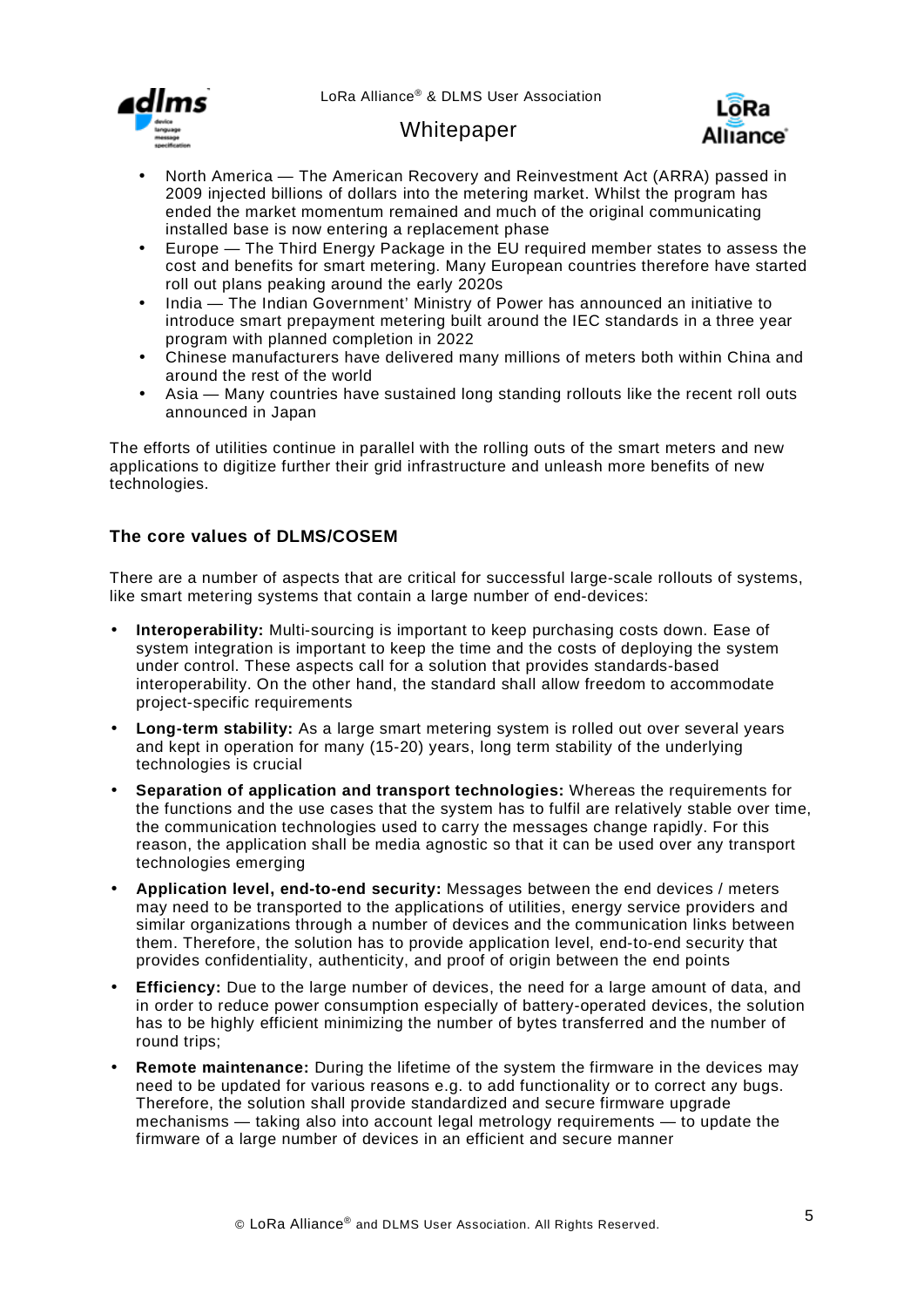





**Remote diagnostics:** The operation of the system has to be monitored without the need of any physical interaction. Therefore, the solution shall provide a wide range of diagnostic information on the operation of the devices, including the core functionality, communication performance, and discovery of any fraudulent attempts

These were the main design goals of leading utilities and manufacturers that created the DLMS User Association two decades ago to develop the Device Language Specification, DLMS. It defines the semantics and the syntax of the language for interoperable data exchange with smart utility meters and similar devices.

International standardization is a key element of the strategy of the DLMS UA. The DLMS specification developed by the DLMS UA the "DLMS UA Books" are brought to international standardization for electricity metering via the International Electrical Commission (IEC) for electricity metering and via the European Committee for Standardization (CEN) for metering other than electricity.

IEC 62056 has been adopted by regional standardization bodies like CENELEC, the European Committee for Electrotechnical Standardization, BIS, the Bureau of India Standards, ANSI, the American National Standards Institute, SABS, and the South African Bureau of Standards.

## <span id="page-5-0"></span>**The disruption of LoRaWAN for the IoT adoption by the utilities**

Utilities have deployed huge efforts in enabling communications to connect their new smart meters and many other assets.

For water and gas meters, powered with batteries, the critical factor is always the power consumption. With the recent rise of LPWAN technologies enabling Low-power sensors to be connected on wide area networks, utilities have been able to wirelessly connect these devices in a cost-effective manner with very long life term.

Beyond the smart metering, utilities can benefit from the LPWAN technologies to enable connectivity for other assets and create new applications leveraging on the numerous and affordable IoT sensors, enabling therefore new business models.

The LoRa Alliance was created in 2015 as the sole association in charge of the LoRaWAN network protocol specification and rules of certification. This ecosystem keeps on increasing with many LoRaWAN network operators (>120 operators in September 2019), new devices (>150 certified devices) and numerous members (>500 members in January 2019).

The key benefits of LoRa® technology and LoRaWAN protocol for the utilities are:

- A network communication technology very appropriate for low power consumption  $\mathbf{r}^{\prime}$ devices (enabling very long battery life) and for long range communications with an automated mechanism to adapt the data rates to the best channel conditions
- An embedded two-layer security based on AES 128 bit encryption keys
- A choice between three different communication classes depending on the trade-off between communications latency and power consumption
- A large flexibility in the network model between public; private or hybrid networks; in different scales, from small to large, with roaming capability, enabling utilities to associate with partners and create new business models of share revenues from connectivity
- Interoperability of devices ensured by unique certification defined by the LoRa Alliance
- A large availability of different devices and large adoption with millions of LoRa® based meters for water, gas, and electricity having been deployed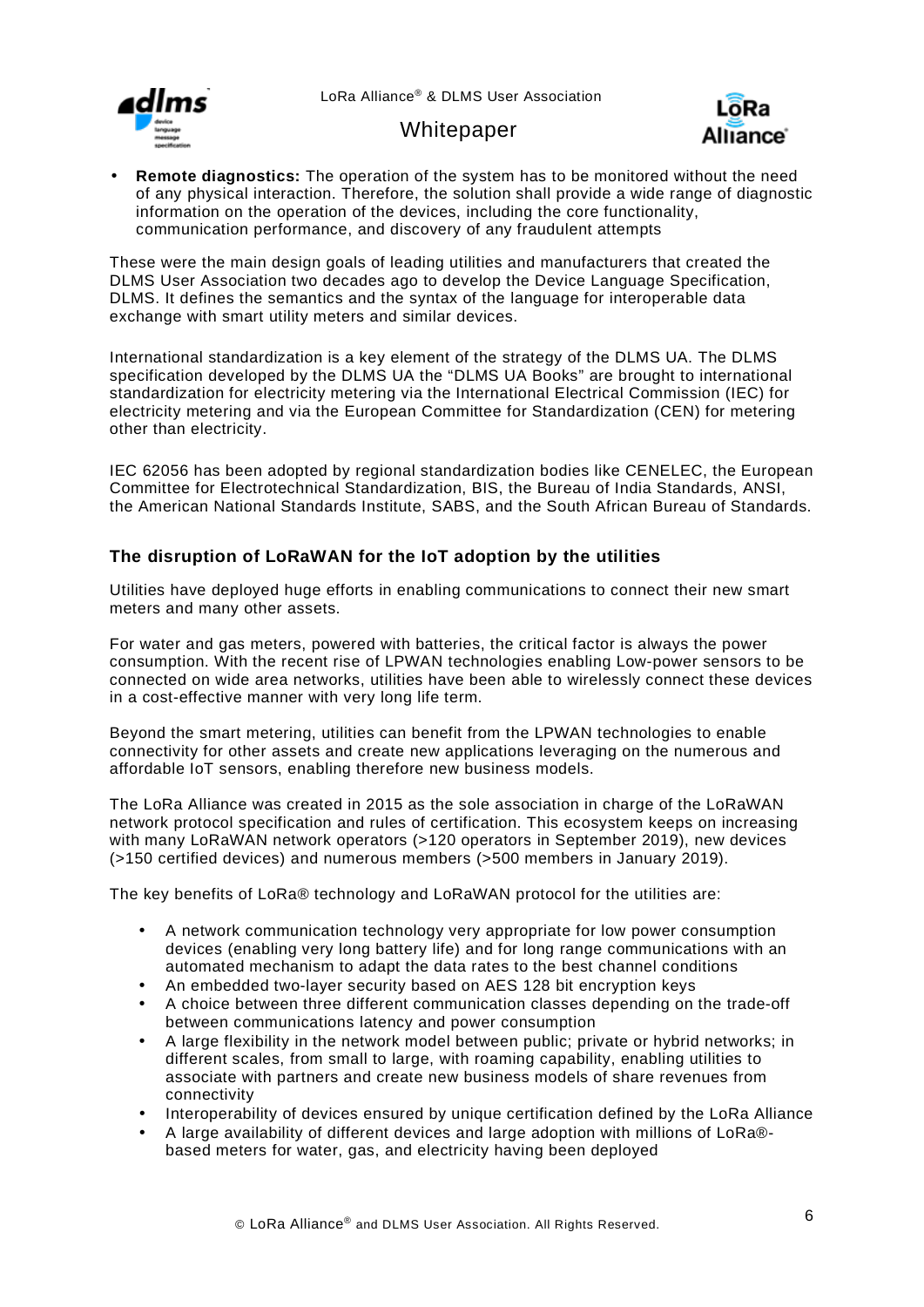



## <span id="page-6-0"></span>**The liaison between the LoRa Alliance and DLMS User Association**

#### <span id="page-6-1"></span>**Overview**

The Liaison was created to address markets world-wide which are interested in using efficient narrow-band communications to operate meters and other IoT devices in a secure way. The concept of a highly standardised approach was attractive to both organisations, and it was clear that there is an opportunity for both technologies to leverage each other to provide users with an optimised technical solution.

### <span id="page-6-2"></span>**Applications identified for DLMS/COSEM over LoRaWAN**

The first application that will benefit from the development of the DLMS LoRaWAN profile is smart metering rolled out by utilities.

In addition, it will bring advantages to other domains and uses like facility management, electromobility, smart buildings, and smart cities. For example, the electrical mobility with use case of EV charging is at stake for a city and the submetering matters very much in the smart building vertical market.

Here is a non-exhaustive list of applications identified:

- Utility revenue metering (electricity, gas, water, thermal energy)
- Submetering
- Sensors on medium and low voltage electrical networks
- Public lighting
- Electromobility / vehicle charging
- Management of Distributed Energy Resources
- Demand Response
- Renewable energy
- Smart city

As presented by EURIDIS association, here is a view of the different types of information required per application. (Euridis is an international technical association based in France that has strong relationships with both the LoRa Asalliance and the DLMS User Association).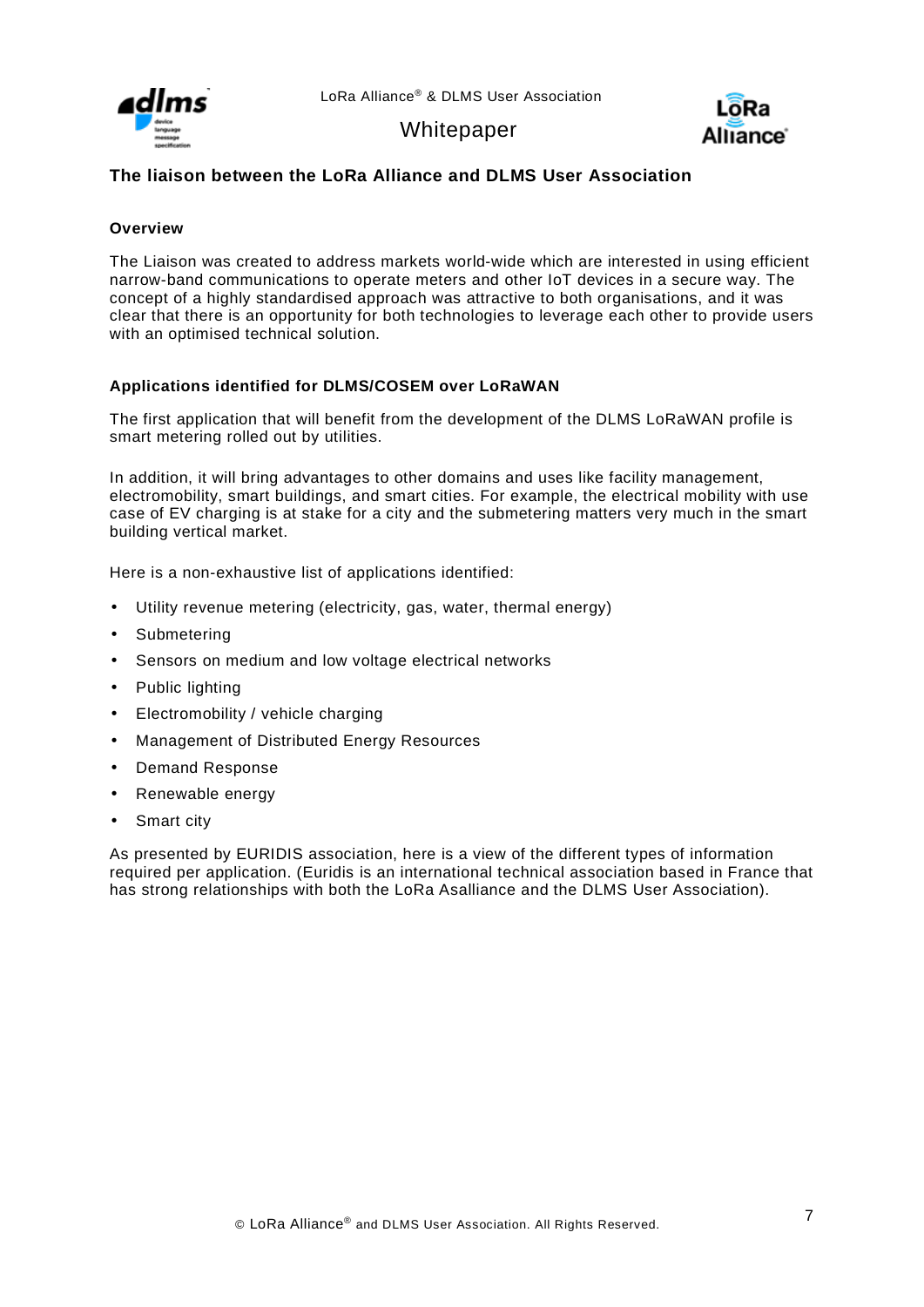





| <b>Applications/Uses Cases</b>  | <b>Energy Registering</b>                 |      |               | Diagnostic &<br>Alarm |         | Control | Firmware<br>Upgrade | <b>Power Supply</b> |                           | Time of Security<br>use |                                |      |   |
|---------------------------------|-------------------------------------------|------|---------------|-----------------------|---------|---------|---------------------|---------------------|---------------------------|-------------------------|--------------------------------|------|---|
|                                 | <b>Reading</b><br><b>Register Profile</b> | Load | <b>Tariff</b> | <b>DR</b>             | Logbook | Alarm   |                     |                     | <b>Battery</b><br>Powered | <b>Network</b>          | PV<br><b>Powered   Powered</b> | Date |   |
| <b>Water</b>                    | x                                         | x    | x             | x                     | X       | x       |                     | x                   | x                         |                         |                                | x    | x |
| Gas                             | x                                         | x    | x             | x                     | x       | x       | x                   | x                   | x                         |                         |                                | x    | x |
| <b>Thermal Energy</b>           | x                                         | х    | x             | х                     | х       | x       |                     | x                   | x                         |                         |                                | x    | x |
| <b>Electricity Revenue</b>      | x                                         | x    | x             | x                     | x       | x       | x                   | x                   |                           | x                       |                                | x    | x |
| <b>Electricity Sub-Metering</b> | x                                         |      |               |                       | х       | x       |                     | x                   |                           | x                       | x                              |      | x |
| <b>Sensor LV-MV Network</b>     |                                           |      |               |                       | х       | x       |                     | x                   | x                         |                         | x                              |      | x |
| <b>Public Lighting</b>          |                                           |      |               |                       | х       | x       | x                   | x                   | x                         | х                       | x                              |      | x |
| EV                              | x                                         |      |               |                       | х       | x       |                     |                     |                           | х                       |                                |      | x |
| <b>ENR</b>                      | x                                         |      |               |                       | х       | x       |                     | x                   | x                         | x                       | x                              |      | x |

## **Table 1 - Euridis mapping of possible applications**

### <span id="page-7-0"></span>**First "Proof of Concept" in 2018**

One key result from the feasibility study was to demonstrate a first "proof of concept" assembled by Euridis association in cooperation with the LoRa Alliance and DLMS Members. This proof of concept was delivered at the EUW show in 2018 on the booth of Semtech and was received warmly by both parties and the wider industry.



This "proof of concept" demonstrated the feasibility to move DLMS/COSEM messages over a LoRaWAN network, in preparation for an interoperable, standardised, scalable solution. To build the solution that would deliver a formal response there needs to be a formal relationship, and this relationship, the Liaison, was put in place with a liaison agreement and workplan. The Liaison was announced publicly in April 2019.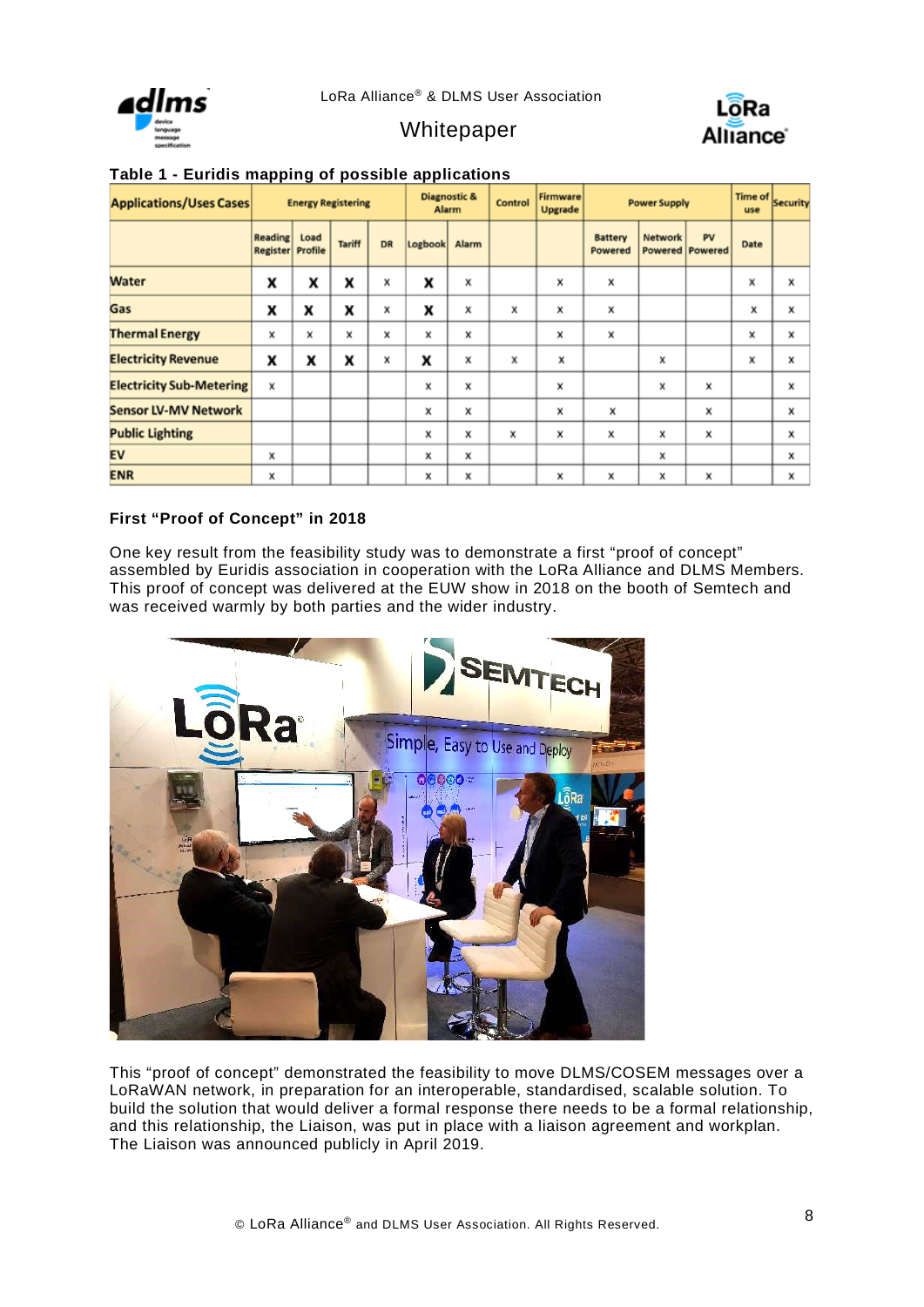

## Whitepaper



### <span id="page-8-0"></span>**Technical Development**

Engineering work then formally started, in July 2018. The initial work explored the key use cases to be delivered by the resulting technical development, and a Core Team was formed, chaired by a director of the DLMS User Association.

As DLMS can be based on Internet Protocol (IP) and LoRaWAN by default does not transport IP-packets, a strong decision in the work has been the choice of a new technology for the Internet and especially developed for the IoT over LPWAN technology. This new technology called SCHC — static context header compression — makes the use of Internet Protocol practical over low power wide area network technologies by reducing the overhead due to the static header with reduction of the redundancy when sending every message with same header. The Internet Engineering Task Force (IETF) standard organization for the use of Internet protocols is finishing the review of draft proposal submitted by members of the LoRa Alliance and the IETF LPWAN working group.

The expectation is to have publication of two IETF Requests for Comments (RFCs). The first RFC, that documents the SCHC technology generically for LPWAN, is with the IETF and scheduled for publication. The second, that documents the options selected from SCHC for LoRaWAN, called a profile, is in draft version and scheduled to follow in 2020.

An international specification, IEC-TS 62056-1-1 is being applied to document the design. This specification is used to generate communications "Profiles" that cover all aspects of building a successful protocol.

The Liaison stipulates the use of the processes within the DLMS User Association to manage the document outputs, and therefore a document classified as a "Contribution". A Contribution is an interim document that can output to one or more of: an international standard, inclusion in the DLMS "Books", application notes or other technical outputs.

At the time of writing, the final approach to standardisation of the Profile is to be agreed, but DLMS User Association members and LoRa Alliance members will have unfettered access to the documented solution, via the DLMS Blue and Green Books, and the LoRa Alliance.

When the RFCs are published, then the publication process within the Liaison can be completed, and the remaining public standardisations can be delivered.

### <span id="page-8-1"></span>**Now and the future**

This paper is published to align with the European Utility Week show in 2019, where a live demo of the technical solution takes place. Detail of the demo is in a paper prepared by the LoRa Alliance.

There are many applications where this development will add a sound technical base to real world implementations, and these will generate some technical support request requirements. Contact information for assistance is provided at the end of this document.

Inevitably, there will be the opportunities to refine the technical description of the technology. The DLMS User Association and LoRa Alliance will maintain a relationship to ensure that updates to either of the core technologies are applicable into the future.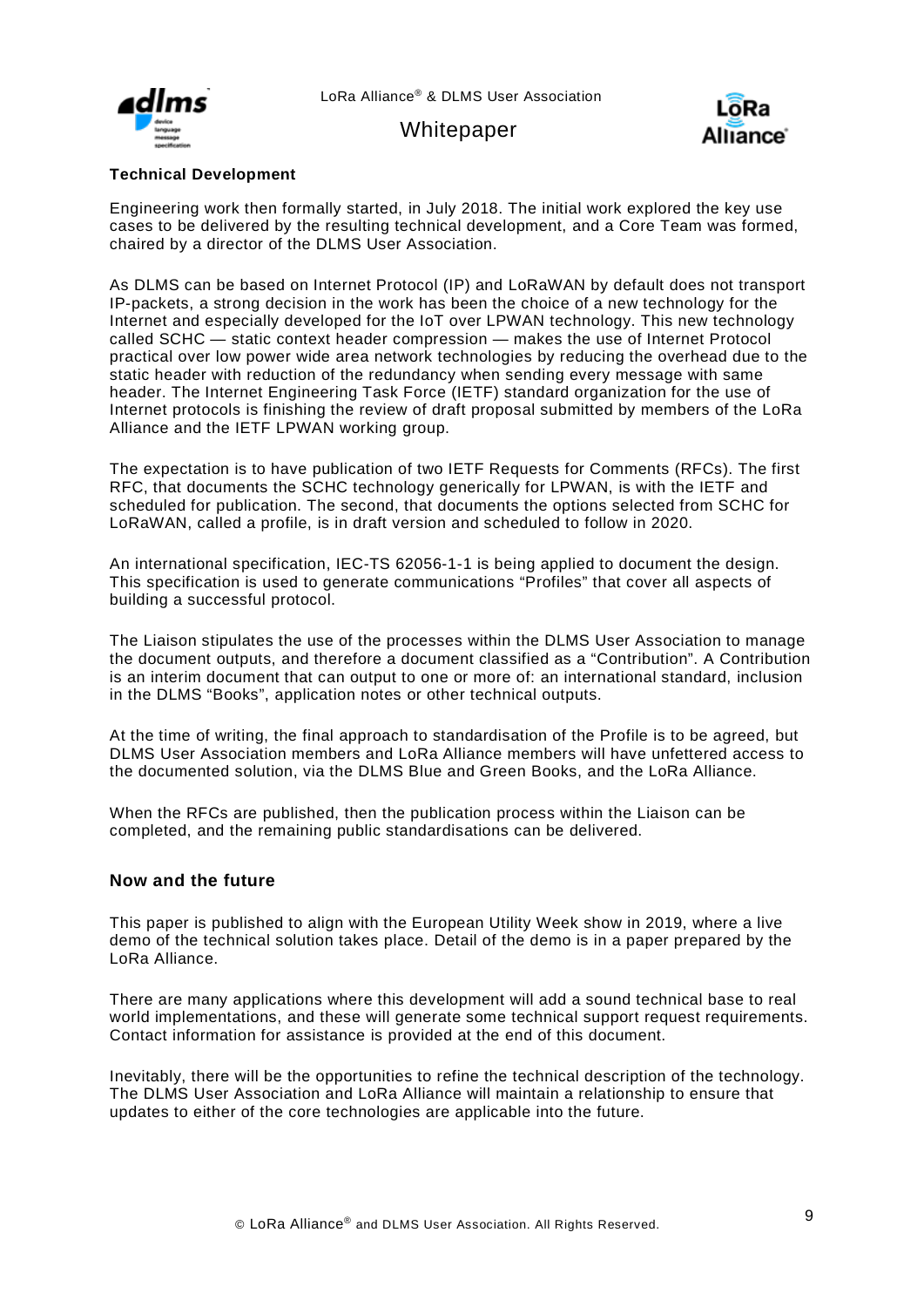

**Whitepaper** 



## <span id="page-9-0"></span>**Key concepts of the DLMS profile over LPWAN**

### <span id="page-9-1"></span>**Introduction to DLMS/COSEM**

To define data exchange with smart devices DLMS uses a three-step approach:

- **Modelling** is defined with COSEM objects
- **Messaging** is defined with DLMS services
- **Transport** is defined with communication profiles

#### <span id="page-9-2"></span>**Modelling**

DLMS uses the client-server model, where the devices play the role of the servers and Head End Systems play the role of the client.

A Physical Device may host one or more Logical Devices, each providing a specific set of functions. A Head End System may host one or more client applications, each having a specific role that allows them to use the functions of the server.

In addition, applications of third parties may also access the servers using a client as an agent.

The functions of the devices are modelled with COSEM objects. A COSEM object defines the attributes of a data element and the methods that define operations that can be performed on those attributes. COSEM objects are used by reading or writing their attributes and invoking their methods.

COSEM objects are named by the OBIS codes.

Servers provide a specific view of their resources to the clients – depending on their role – within AAs, as these can be seen through the interfaces. This includes the list of objects visible, the access rights to their attributes and methods including the required cryptographic protection on requests and responses.

The COSEM objects provide several mechanisms, like selective access, compact data types, and compact encoding to ensure high efficiency.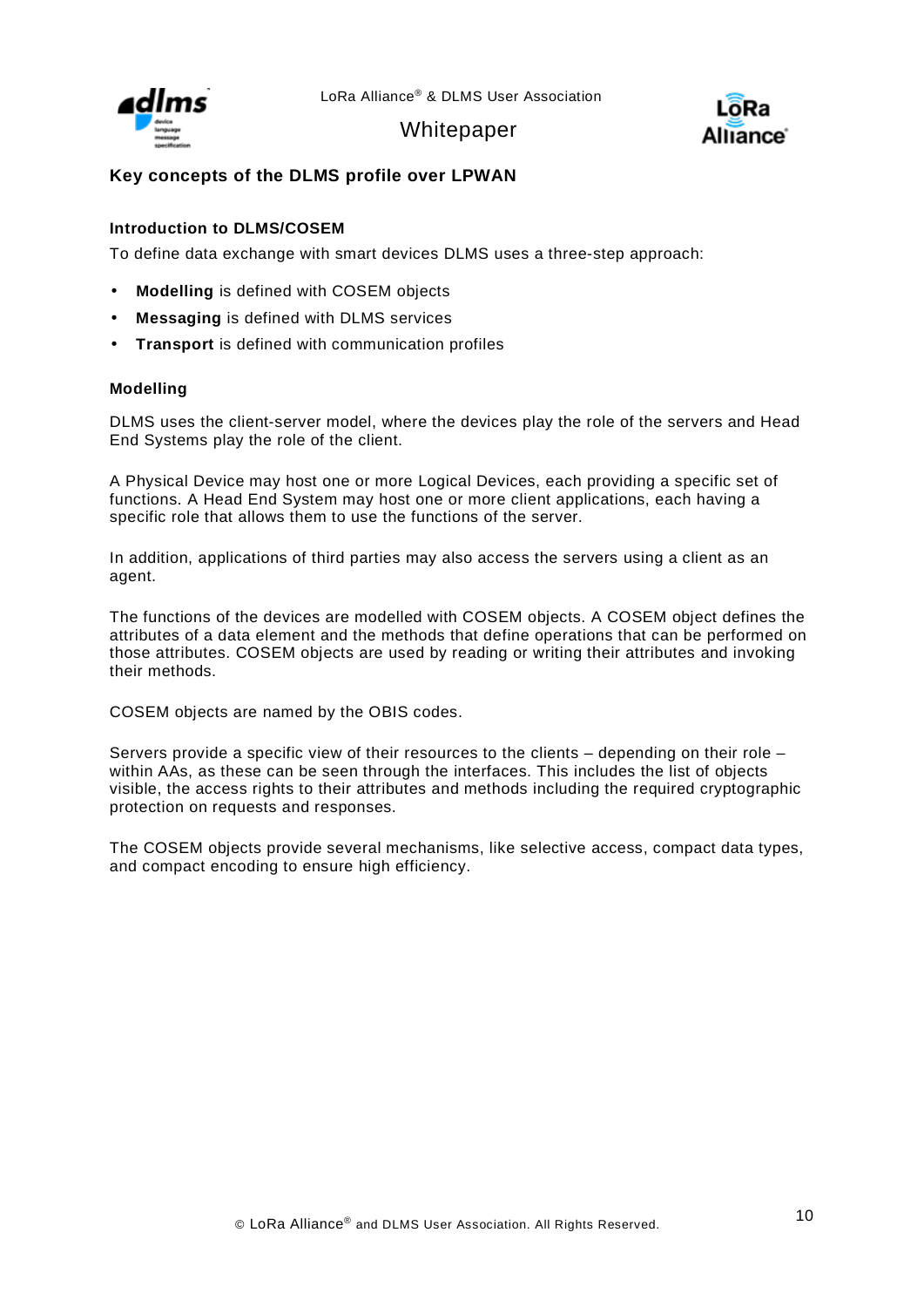

### **Figure 1 – DLMS Architecture**

### <span id="page-10-0"></span>**Messaging**

Messaging is defined by DLMS application layer services.

Data exchange takes place with Application Associations (AAs) that allow negotiating the contexts of the exchange i.e. the DLMS services and capabilities to be used. This allows tailoring the parameters of the data exchange to the actual requirements and the properties of the communication media.

AAs are established and released using the services of the Association Control Service Element, ACSE. AAs may also be pre-established, meaning that the parties use a pre-agreed set of rules and capabilities.

Once an AA is (pre-)established COSEM objects are accessed by the xDLMS services provided by the xDLMS ASE. Services may be of request / response type or may be unsolicited to support push operation and notification of events / alarms.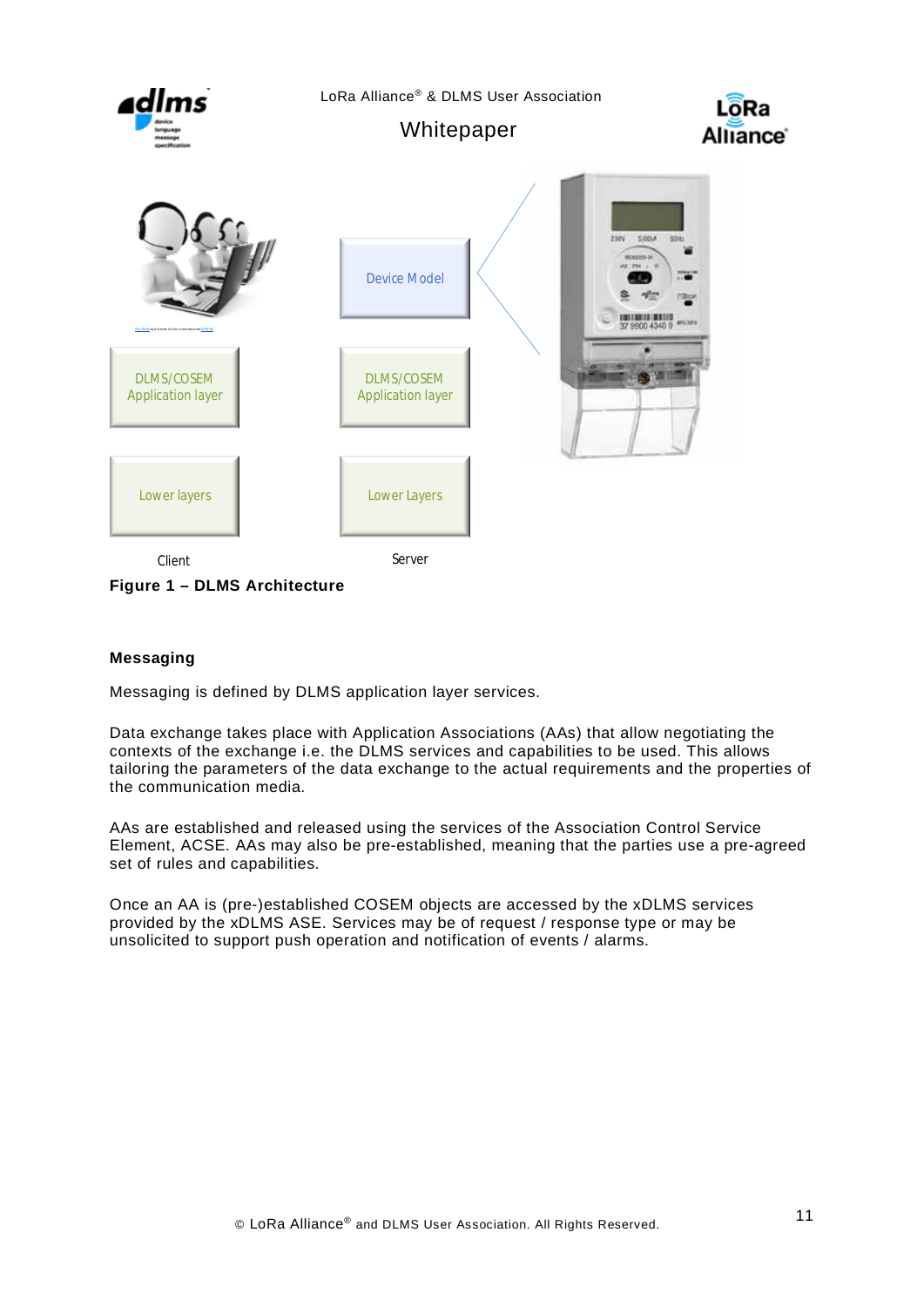

**Figure 2- message construction**

Each AA defines also the security context, i.e. the cryptographic algorithms available and the security policy that stipulates the protection on each message.

The xDLMS services provide a number of mechanisms like the unified ACCESS service, composable messages, compression and block transfer with streaming to ensure high efficiency.

### <span id="page-11-0"></span>**Data Transport**

Transport of DLMS messages is defined by communication profiles.

A communication profile defines the set of protocol layers, the binding between the mediaspecific lower layers (e.g. PHY, MAC, Link) to the upper network and transport layers and the methods to set up, monitor, and diagnose the communication.

The binding is often specified in an adaptation layer that may specify routing and compression.

DLMS was founded as a request/response language, but has evolved to provide efficiency, and this evolution features:

- PUSH notification where the device sends data to the client according to a schedule or in response to an event
- Access services, which group several commands like GET, SET or ACTION in one server request: this is to avoid too many roundtrips and reduces power consumption by limiting cryptographic calculations

### <span id="page-11-1"></span>**LoRaWAN Standard**

The LoRaWAN MAC layer supports 3 devices classes, where user can select network latency versus power consumption: all devices implement the Class A, some end-devices may implement Class B or Class C.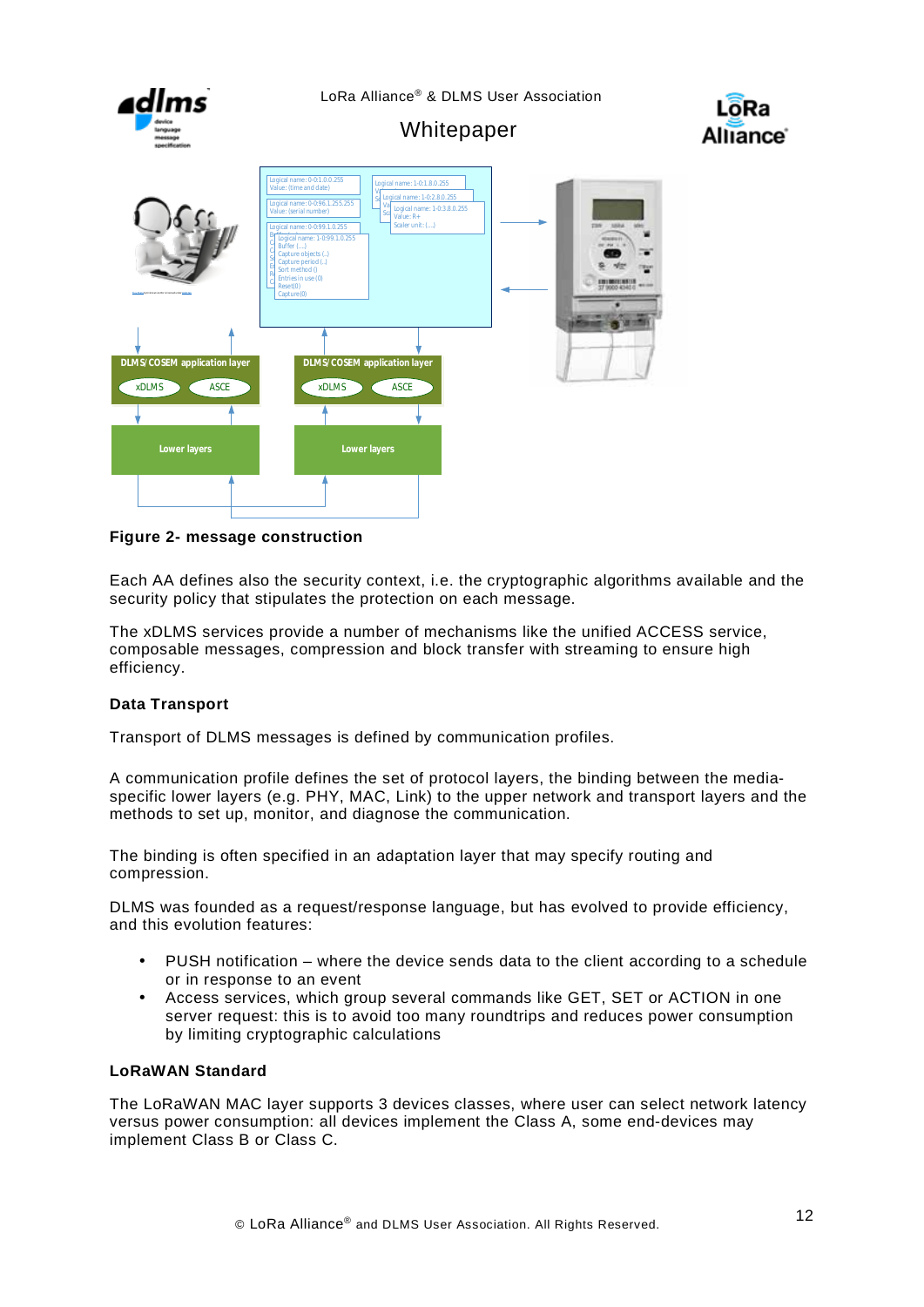

## **Whitepaper**



Class A: The simplest class of end-devices. It is allowed to transmit at any time. The network may reply immediately following the uplinks. Therefore, the network cannot initiate a downlink, it has to wait for the next uplink from the end-device to get a downlink opportunity. The Class A is the lowest power end-device class.

Class B: Class B end-devices implement all the functionalities of Class A devices, but also schedule configurable periodic listen windows. This allows the network to send downlinks on these windows and not only following an uplink. There is a trade-off between the periodicity of those scheduled Class B listen windows and the power consumption of the end-device. The lower the downlink latency, the higher the power consumption.

Class C: Class C end-devices implement all the functionalities of Class A devices but keep their receiver open whenever they are not transmitting. Class C end-devices can receive downlinks at any time at the expense of a higher power consumption. Battery-powered enddevices can only operate in Class C for a limited amount of time (for example for a firmware upgrade over-the-air).

Most of the Class C end-devices are grid powered (for example electricity meters).

### <span id="page-12-0"></span>**SCHC: Static Context Header Compression**

The document specifying SCHC profile applied to LoRaWAN is called *Static Context Header Compression (SCHC) over LoRaWAN*.

This document specifies how to apply a static context compression and fragmentation of payload for LPWAN technologies. It is used in this context to compress IPv6 and xDLMS header to minimise overhead and to optimise fragmentation on DLMS/COSEM payloads to be transported by the LoRaWAN.

The main concepts are:

- Uplink: Recommended SCHC overhead is only 1 byte. Acknowledgments are reduced  $\mathbf{r}$ to the minimum in order to reduce downlinks, selected mode is called *Ack-on-error* in SCHC terminology
- Downlink: All downlinks are acknowledged to have fast error detection and recovery; it also helps LoRaWAN class A devices to open Rx windows.
- Multicast is handled but without any ACK, fragmentation or variable MTU, and in the DLMS use case, DLMS/COSEM mechanisms are used to ensure complete file uploads over a group of devices

### <span id="page-12-1"></span>**Description of the Communications Profile**

This profile consists of a stack, message flows, message construction, and management considerations.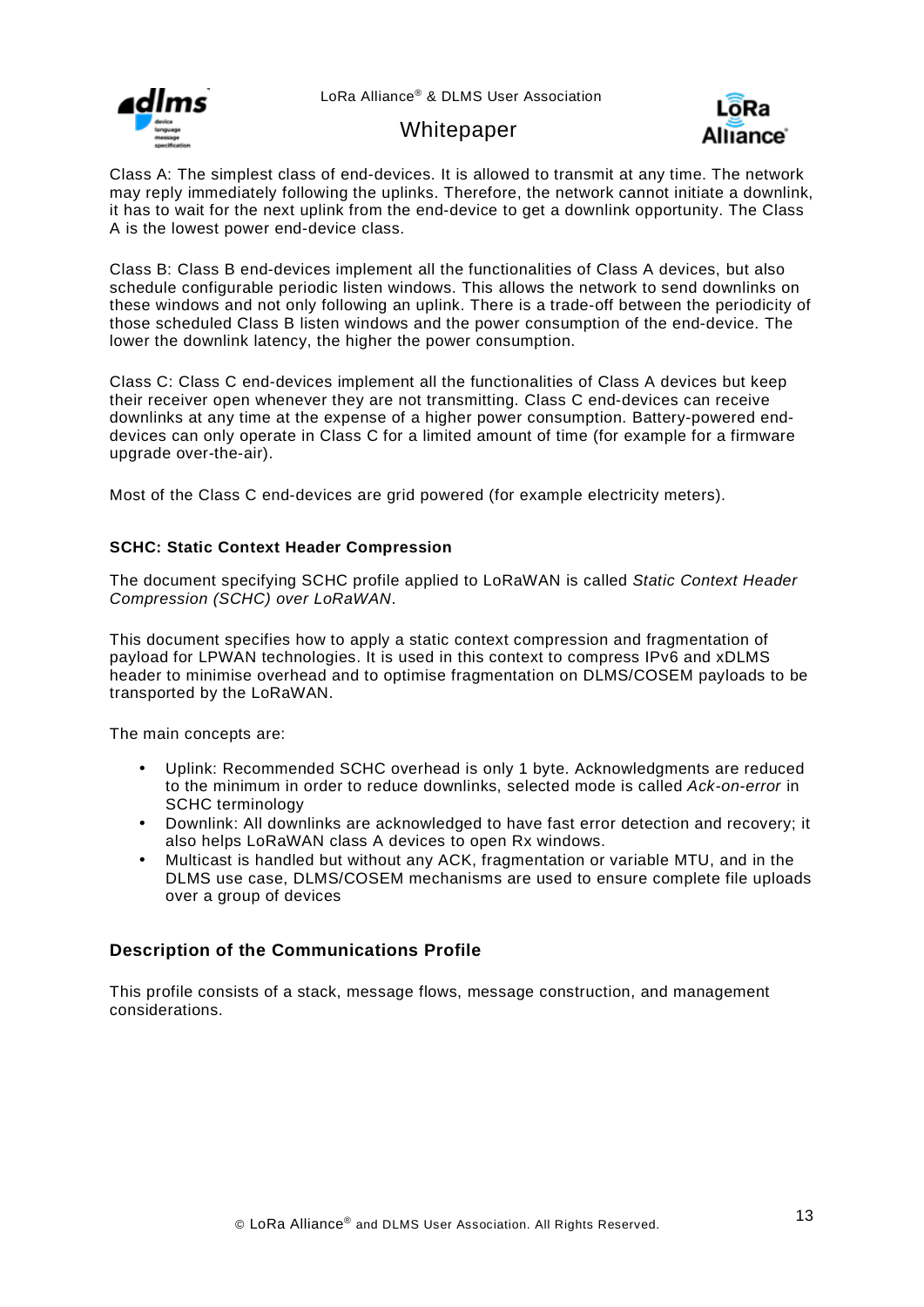



#### <span id="page-13-0"></span>**Stack**



### **Figure 3 - Architecture description for DLMS over LoRaWAN**

Efficiency is driven by the correct choices within the DLMS elements of the stack and correct parameterisation of the SCHC compression. Examples of these choices include:

- Pre-established Application Associations with managed security, removing the need for handshaking as a precursor to data exchange while retaining message security
- Efficient data types and use of compact data formats
- V.44 compression in the Application Layer, a leading technology to compress data
- Confirmed data push services, under development in parallel, reducing the need for headend system outbound communications
- Block transfer and fragmentation strategy, careful selections are made to ensure that efficient use is made of the LoRaWAN packets across the range of packet sizes

### <span id="page-13-1"></span>**Message Flows**

LoRaWAN operates in 3 classes. Metering devices are expected generally to use the classes A and B.

Messages are usually unicast in both directions, that is, messages are from a single sender to a single recipient, but multicast is being exploited for specific situations, for example firmware update.

Below is a flow chart of DLMS get request from HES directed to a LoRaWAN class A device. LoRaWAN network server has to wait for device uplink to send the request to the device; in this example it uses RX opportunity given by a data notification from the device (DLMS server push)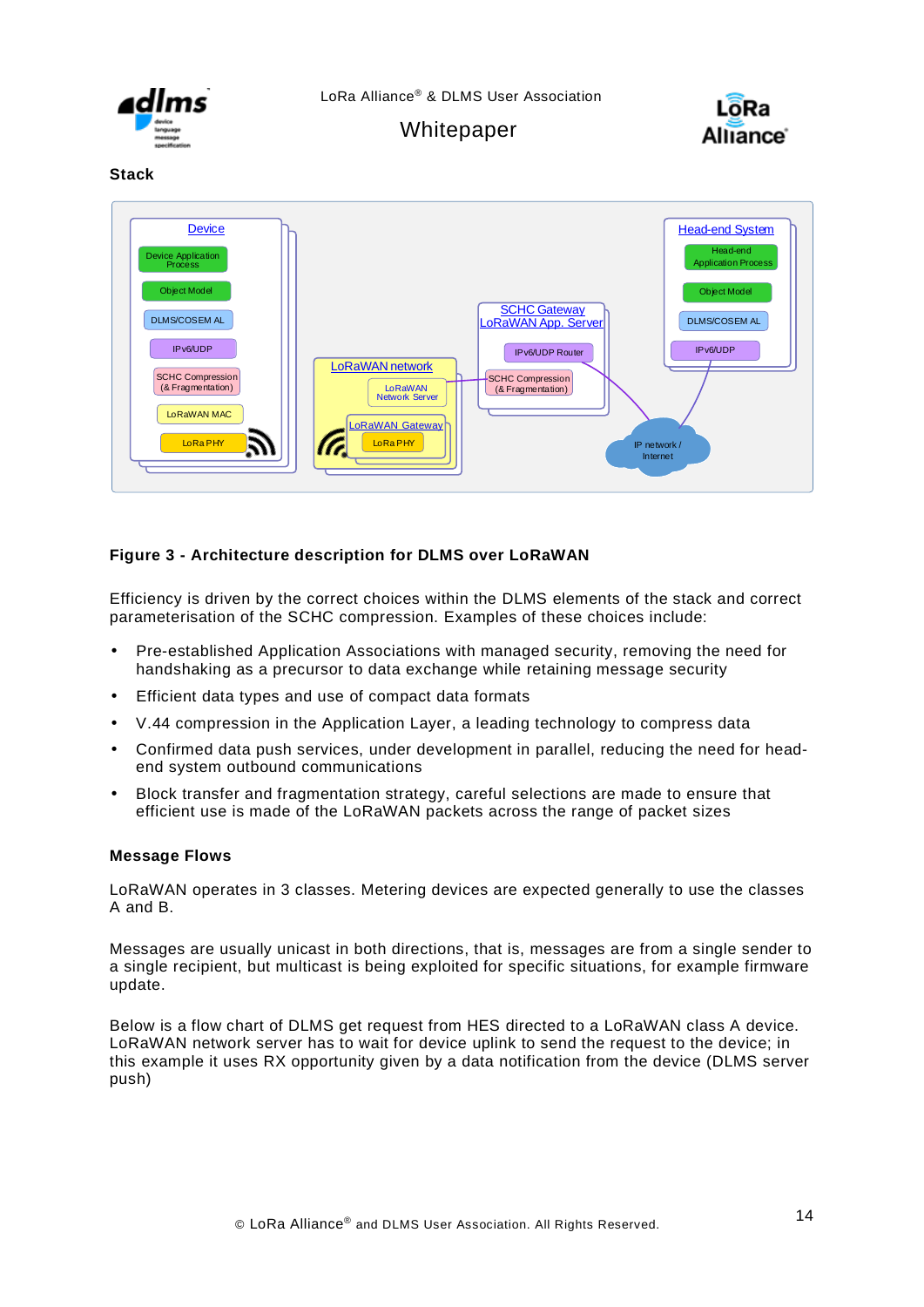

### **Figure 4 - Full end to end message flow**

In the diagram above, routine data is

- 1) Assembled in the Application Process, and encoded into the COSEM format
- 2) Packed and secured in the DLMS step, to ensure that Confidentiality, Privacy, and Authentication (or even non-repudiation) is assured
- 3) Prepared into a packet suitable for use over the Internet in IPv6/UDP
- 4) Processed by SCHC to strip the routine parts from the start of the message, and replace it with a context header, and fragments it as required
- 5) Moved the packet (or packets) over air via the LoRaWAN layer

The LoRaWAN network layer then employs some power saving strategies to ensure that the response from the gateway to the device is suitably timed. If the head-end system has provided a message that is buffered on the LoRaWAN network (downlink), then this will be sent in return.

<span id="page-14-0"></span>Once the integrity is checked, the LoRaWAN network passes the message to allow SCHC reassembly, if any, and decompression. When this SCHC packet reconstruction is complete, the message is in standard internet format, for transfer to the head-end system thanks to internet.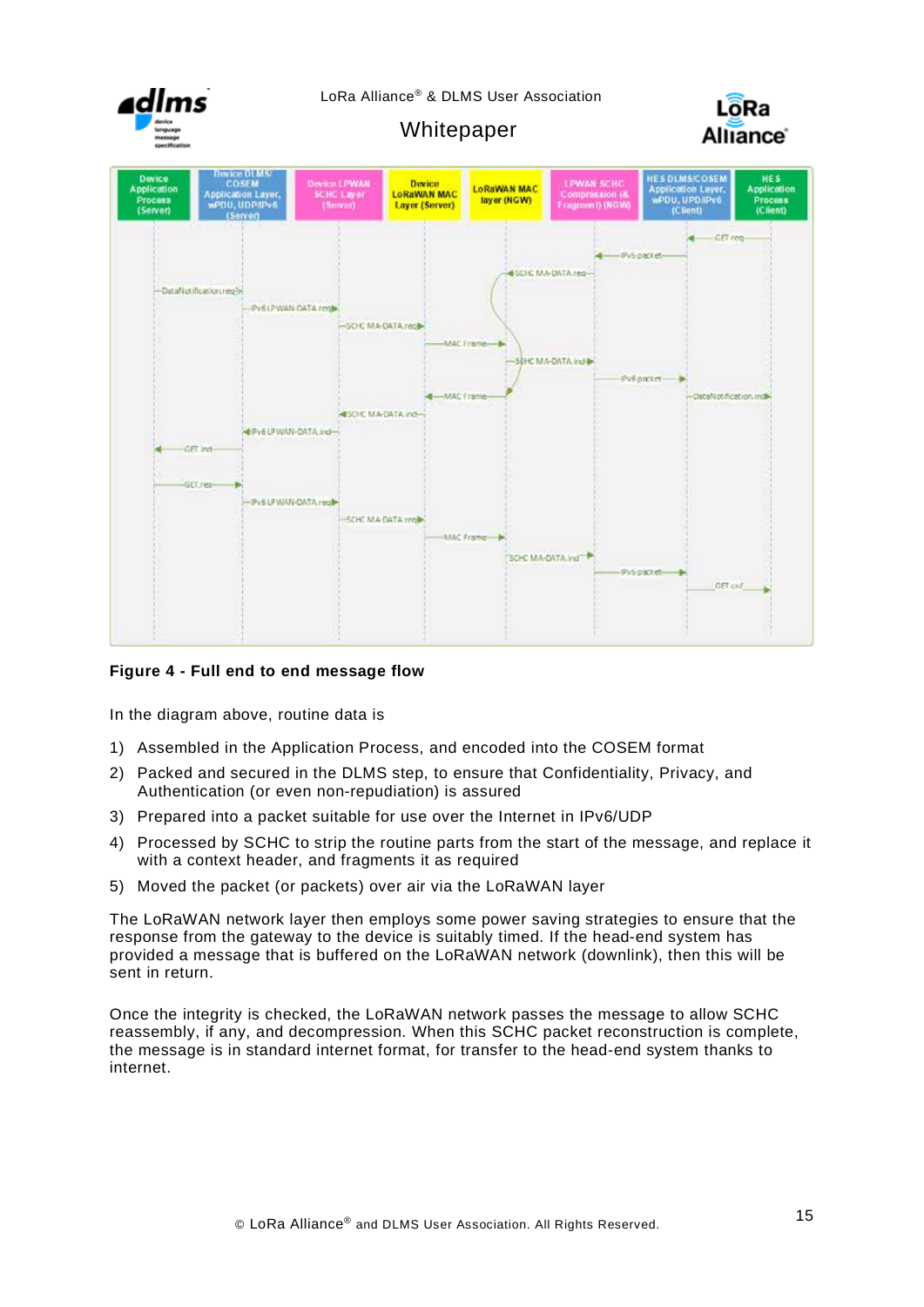

**Whitepaper** 



### **Management Considerations**

LoRaWAN network management is highly automated with little interaction needed at device installation, where many network parameters are known before the device is placed into service. This can be coupled with the DLMS abilities for pre-configuration and preestablishment to allow a high level of automation when the device is installed.

Security concerns are ever-present and growing, and the combination of the DLMS/COSEM security suites and contexts with the inherent strengths of the LoRaWAN will provide users with both confidence in the approach, and the ability to monitor, the messaging security across the communications system. DLMS User Association is developing and publishing a whitepaper on the DLMS/COSEM security features and benefits.

DLMS/COSEM, though has documented several Interface Classes to allow on-site configuration and diagnostics, and it is expected that, along with LoRaWAN management technologies, will allow highly dependable communications to be supported and optimised for efficiency. The Interface Classes will provide facilities as needed to move a device from one network to another.

### <span id="page-15-0"></span>**Conclusion: Publication Approach**

As the liaison aims for having one specification of how to use DLMS over LoRaWAN, both associations, LoRa Alliance and DLMS User Association continue the technical effort with a progressive publication approach. The main direction followed is LoRaWAN and DLMS/COSEM are leveraging on SCHC to ensure the momentum of both technologies in the rapidly evolving world of the Internet of Things. SCHC delivers substantial efficiency gains without impact on the established strengths in the security of both the DLMS and the LoRaWAN technologies, and the combination is optimised through this technical work.

There will be a number of documents that define the detail of the interworking of the core components.

- 1. SCHC and fragmentation for LPWAN, application to UDP/IPv6 (IETF)
- 2. SCHC over LoRaWAN (IETF)
- 3. Contribution containing the specifics of the communications Profile (DLMS UA & LoRa Alliance)
- 4. Updates to and additions to International standards to describe the communications profile (IEC)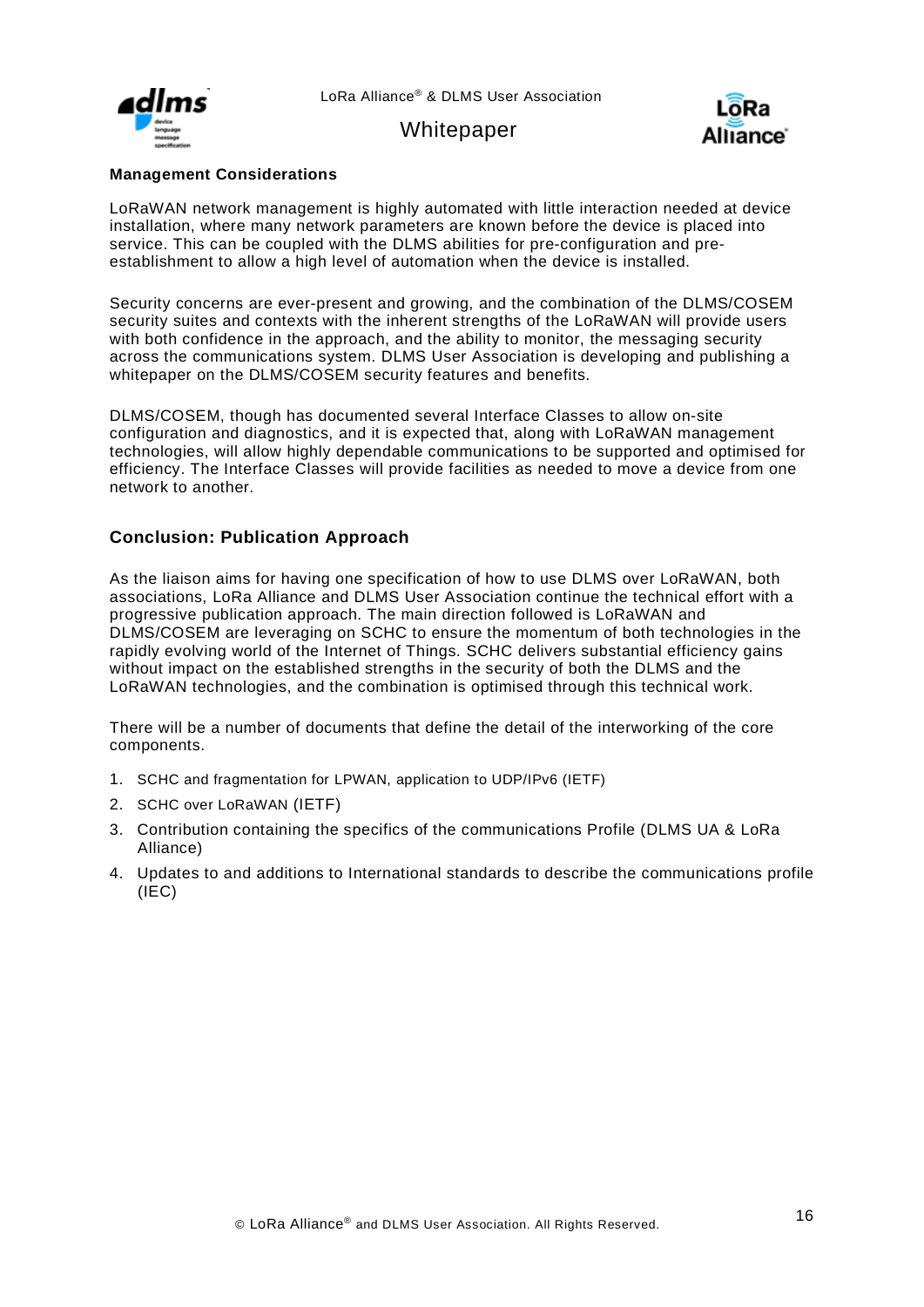



## <span id="page-16-0"></span>**Glossary**

| Abbrev           | <b>Description</b>                                                                                                      |
|------------------|-------------------------------------------------------------------------------------------------------------------------|
| AA               | Application Association - DLMS<br>mechanism for Role Based Access<br>Control                                            |
| ACSE             | <b>Association Control Service</b><br>Element                                                                           |
| AI               | <b>Application Layer</b>                                                                                                |
| ASE              | <b>Application Service Element</b>                                                                                      |
| <b>Blue Book</b> | DLMS document that contains the<br>Object model used to model devices                                                   |
| CEN              | European Committee for<br>Standardization                                                                               |
| <b>CENELEC</b>   | European Committee for<br>Electrotechnical Standardization                                                              |
| Contribution     | A document used to contain<br>technical information as a precursor<br>to internal publication and/or<br>standardisation |
| COSEM            | <b>Companion Specification for Energy</b><br>Metering                                                                   |
| <b>DLMS</b>      | Device Language Message<br>Specification                                                                                |
| EN               | European Norm - a standard<br>published by CEN or CENELEC                                                               |
| EU               | <b>European Union</b>                                                                                                   |
| EV               | Electric vehicle                                                                                                        |
| Green Book       | <b>DLMS</b> Application Layer<br>specification                                                                          |
| <b>ICT</b>       | Internet & Communication<br>Technologies                                                                                |

| Abbrev           | <b>Description</b>                                                                                                            |
|------------------|-------------------------------------------------------------------------------------------------------------------------------|
| IEC              | <b>International Electrotechnical</b><br>Commission                                                                           |
| <b>IETF</b>      | Internet Engineering Task Force                                                                                               |
| ΙP               | <b>Internet Protocol</b>                                                                                                      |
| IP <sub>v6</sub> | Version 6 of the Internet Protocol                                                                                            |
| <b>FUOTA</b>     | Firmware upgrade over the air                                                                                                 |
| LoRa             | Long Range (Radio)                                                                                                            |
| LPWAN            | Low-power wide-area network. Note<br>a special group within IETF is<br>referred to as LPWAN                                   |
| MAC              | Media Access Control                                                                                                          |
| OBIS             | Object Identification system                                                                                                  |
| Profile          | A formal description of a<br>communications stack, describing<br>features needed to build<br>interoperable network components |
| PHY              | <b>Physical Layer</b>                                                                                                         |
| PUSH             | A data service where the Server<br>sends a pre-determined dataset at a<br>routine interval or in response to an<br>event      |
| <b>RFC</b>       | Request for Comment - a standard<br>published by the IETF                                                                     |
| SCHC             | <b>Static Context Header Compression</b>                                                                                      |
| TS               | <b>Technical Specification</b>                                                                                                |
| UDP              | User Datagram Protocol                                                                                                        |
| V.44             | Compression algorithm<br>standardised by ITU                                                                                  |
| <b>xDLMS</b>     | Application layer services                                                                                                    |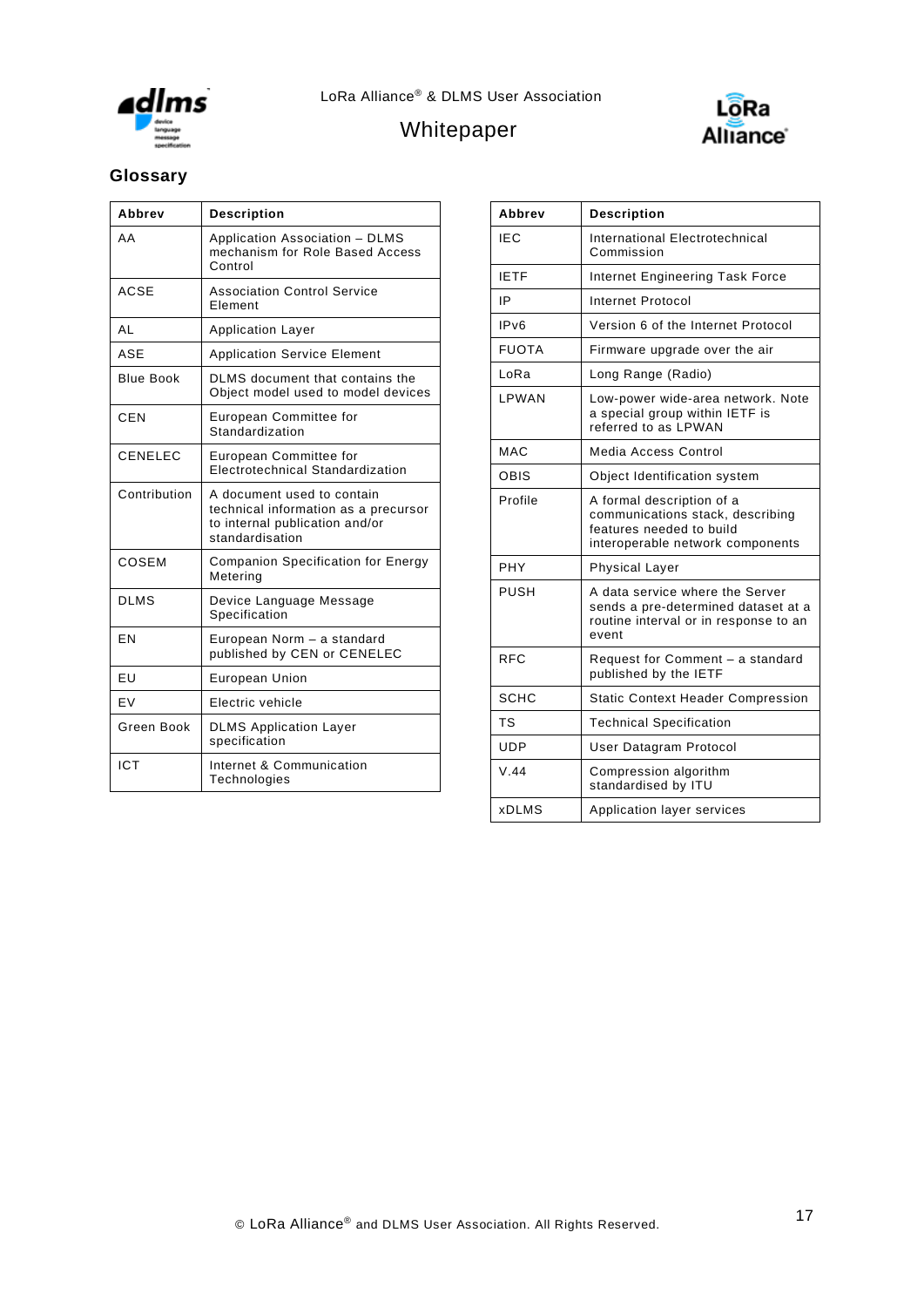



### <span id="page-17-0"></span>**FAQ**

What is profile of DLMS over LoRaWAN?

It is a document that specifies how DLMS application messages can be transported over a LoRaWAN IP capable network. It specifies the set of protocol layers, the binding between the LoRaWAN lower layers, and the IPv6/UDP network and transport layers, as well as specific COSEM objects needed to set up, monitor, and diagnose the traffic. See the paragraph "Technical Development".

What is profile of DLMS over SCHC?

It is a document that specifies how DLMS application messages carried by UDP/IPV6 packets can be transported over any LPWA networks, independently of the lower layer technologies. It makes use of the IETF RFC Static Context Header Compression (SCHC) that brings internet connectivity to LPWA networks.

How can I get the profile specification document?

For the time being, the profile is available to the development team members, and it will be made available when complete initially to members of the LoRa Alliance and the DLMS User Association.

#### What is DLMS over IP over SCHC over LoRaWAN?

It's an architecture model with different layers approved by both associations, (Figure 3).

What is DLMS?

DLMS stands for *Device Language Message Specification.* It defines the semantics and the syntax of a language used to exchange data with smart devices in an interoperable, efficient, and secure manner. Currently, it is mainly used for utility metering, but it is evolving to other IoT applications.

The semantics is defined by the COSEM objects.

The syntactics is defined by the DLMS application layer services.

The two elements are also known together as DLMS/COSEM

What is COSEM?

COSEM stands for *Companion Specification for Energy Metering.* It defines an objectoriented data model, the semantic element of DLMS. COSEM objects are used to model the functions of smart devices, as these are seen through its interfaces. Data elements are modelled by attributes that can be read and written and by methods that can perform operation on those attributes. COSEM objects can work together to model the various use cases. The model covers utility metering, monitoring, managing consumption, and demand and controlling of any physical quantity. It can be readily extended to IoT applications beyond utility metering.

The naming of the COSEM objects is defined by OBIS.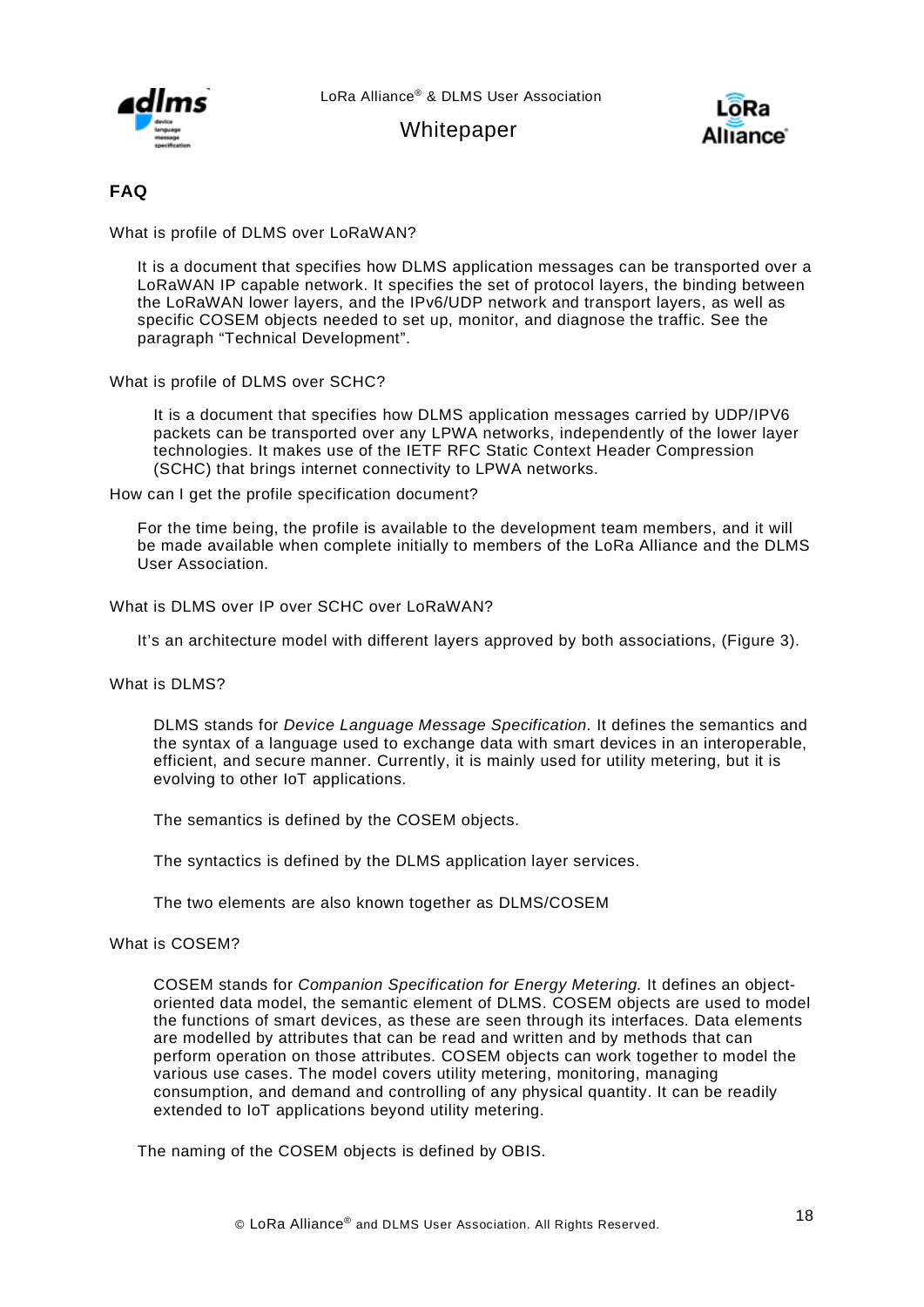



What is OBIS?

OBIS stands for Object Identification System. It defines the naming system for COSEM object. Each OBIS code identifies the application domain, the physical or abstract quantity and the way the quantity is processed, classified and stored.

What is SCHC?

SCHC stands for Static Context Header Compression. The principle is that, where repeated communications between the same parties are identified or anticipated, a Rule is prepared that reduces the repeated data in the header to less than 8 bits. SCHC also manages fragmentation where this is needed.

How can I certify a DLMS device for LoRaWAN network?

Both the DLMS User Association and the LoRa Alliance offer certification schemes. Devices that carry both certifications will be appropriate.

What are the important points and benefit of DLMS over LoRaWAN?

For detailed information, please refer to the paragraphs "The disruption of LoRaWAN for the IoT adoption by the utilities" and "The core values of DLMS/COSEM"

Where can I find information and a guide to implement my DLMS device on an existing LoRaWAN network?

Contact the technical experts in the LoRa Alliance or the DLMS User Association for the latest publications available.

Where can I find network equipment, devices, and solution providers for enabling LoRaWAN network? Where Can I find DLMS certified devices?

LoRa Alliance web portal provides information on the available network equipment manufacturers and network server providers, plus a list of  $LoRAWAN$  Certified<sup>CM</sup> products. DLMS User Association also has a page listing DLMS/COSEM certified devices.

How security is performed with DLMS over LoRaWAN?

LoRaWAN provides encrypted transport of packets, and DLMS/COSEM has an extensive security suite. Both LoRa Alliance and DLMS/COSEM have published whitepapers on the security that is available. The combination of LoRaWAN and DLMS/COSEM can provide a comprehensive, multi-layered approach to messaging security.

What are the limits of using DLMS over LoRaWAN?

The limitations of DLMS over LoRaWAN are dependent on many factors, but it is anticipated that, if correctly implemented, DLMS over LoRaWAN will be capable of delivering any use case related to metering, including firmware update.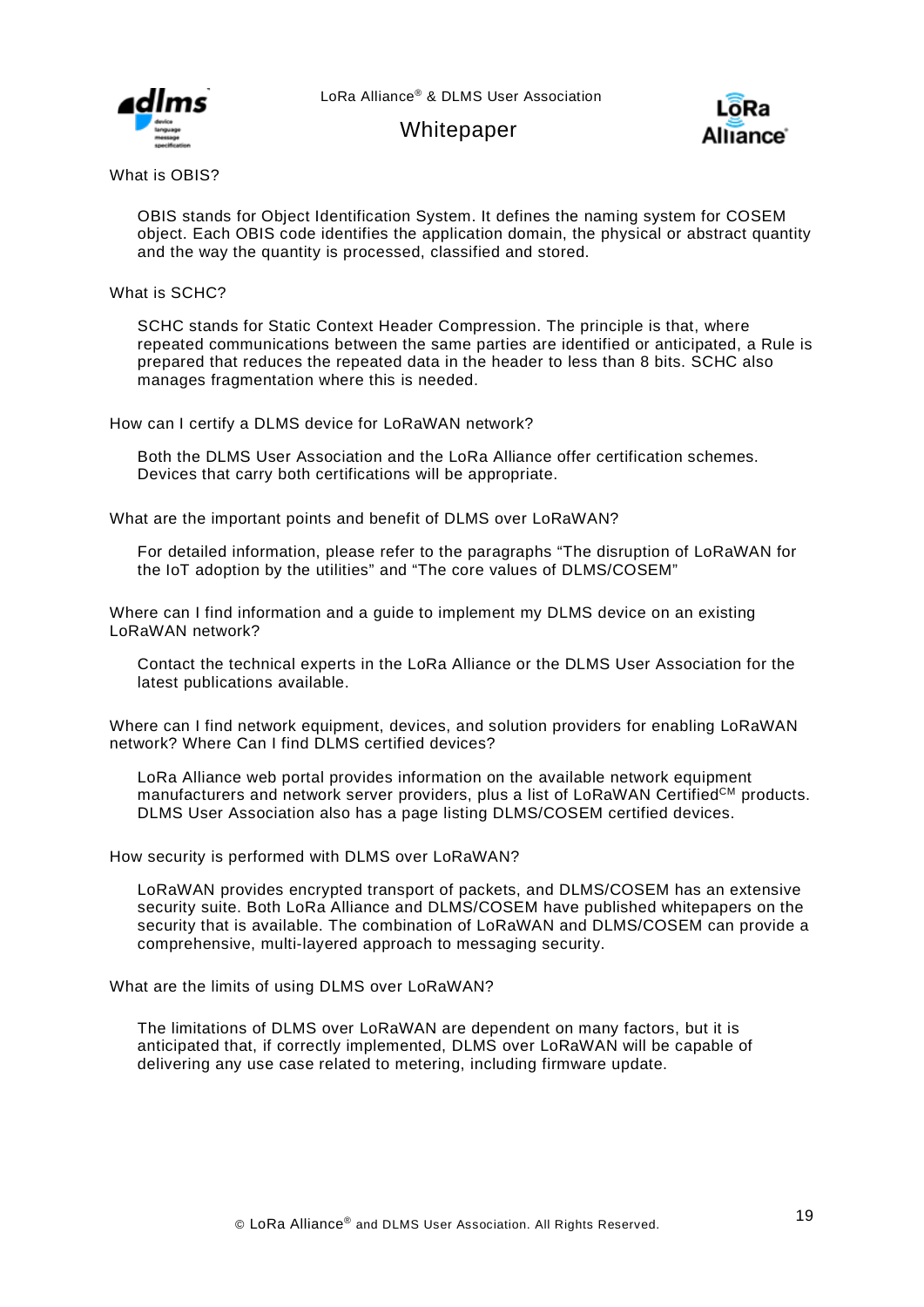



## <span id="page-19-0"></span>**Links and contacts for more information**

- LoRa Alliance: [https://lora-alliance.org](https://lora-alliance.org/) t.
- DLMS User Association: <https://www.dlms.com/> t,
- EURIDIS Association: <http://www.euridis.org/>  $\mathbb{Z}^{\mathbb{Z}}$

#### Technical References

- Whitepaper from Acklio on SCHC <https://www.ackl.io/downloads/schc-whitepaper>  $\mathbf{r}$
- IETF RFCs:  $\mathbf{r}$ 
	- SCHC for LPWAN [https://datatracker.ietf.org/doc/draft-ietf-lpwan-ipv6-static](https://datatracker.ietf.org/doc/draft-ietf-lpwan-ipv6-static-context-hc/)[context-hc/](https://datatracker.ietf.org/doc/draft-ietf-lpwan-ipv6-static-context-hc/)
	- SCHC for LoRaWAN <https://datatracker.ietf.org/doc/draft-ietf-lpwan-schc-over-lorawan/> l,
	- IEC standards for DLMS <https://webstore.iec.ch/searchform&q=62056>
	- Description of the demonstration at EUW 2019 Available at EUW l,

#### Market Info

- The global challenge of utilities to improve resource efficiency for satisfying the demand growth:<https://www.water-energy-food.org/>
- EU third energy package:
	- o [https://ec.europa.eu/energy/en/topics/markets-and-consumers/market](https://ec.europa.eu/energy/en/topics/markets-and-consumers/market-legislation/third-energy-package)[legislation/third-energy-package](https://ec.europa.eu/energy/en/topics/markets-and-consumers/market-legislation/third-energy-package)
	- o [https://ec.europa.eu/energy/en/topics/energy-strategy-and-energy-union/2030](https://ec.europa.eu/energy/en/topics/energy-strategy-and-energy-union/2030-energy-strategy) [energy-strategy](https://ec.europa.eu/energy/en/topics/energy-strategy-and-energy-union/2030-energy-strategy)
	- o India press information [https://mercomindia.com/government-electricity-meters](https://mercomindia.com/government-electricity-meters-smart-prepaid/)[smart-prepaid/](https://mercomindia.com/government-electricity-meters-smart-prepaid/)

### **Contacts**

- DLMS/COSEM technical questions, contact [technical@dlms.com](mailto:technical@dlms.com)  $\mathbf{r}$
- DLMS User Association membership enquiries, [https://www.dlms.com/the-](https://www.dlms.com/the-association/who-we-are) $\mathbf{r}$ [association/who-we-are](https://www.dlms.com/the-association/who-we-are)
- LoRa Alliance technical questions about LoRaWAN, contact [https://lora](https://lora-alliance.org/contact)[alliance.org/contact](https://lora-alliance.org/contact)
- LoRa Alliance membership enquiries,<https://lora-alliance.org/membership-benefits>ä,